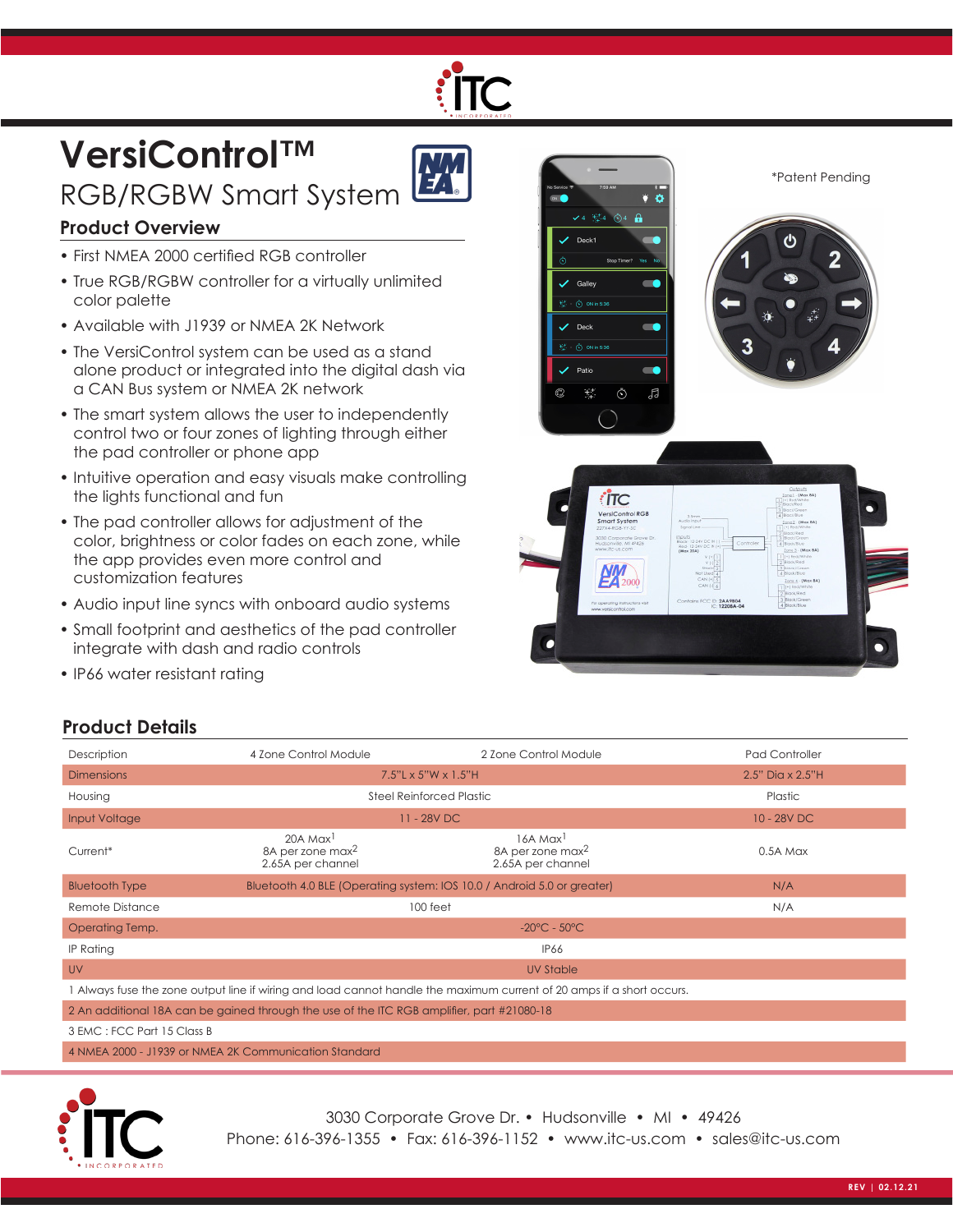

#### **Specification Guide**



| Base<br>Part #                                                                                                  | Audio | Bluetooth | <b>Zone Option</b>               | <b>Color Option</b>               | Software<br>Option        | <b>Connector Option</b>                        |
|-----------------------------------------------------------------------------------------------------------------|-------|-----------|----------------------------------|-----------------------------------|---------------------------|------------------------------------------------|
| 22                                                                                                              |       |           | $2 - 2$ 7 one<br>$4 - 4$ 7 $one$ | $RGB - RGB$<br><b>RGBW - RGBW</b> | 00 - J1939<br>NM - NMFA2K | 00 - W/O DT Connectors<br>01 - W/DT Connectors |
| <b>Pad Controller Part Numbers:</b><br>21055 : RGB 4 Zone Pad Controller<br>21055-27: RGB 2 Zone Pad Controller |       |           |                                  |                                   |                           |                                                |

#### **Control Module Key Features & Dimensions**

- Custom programming available for brand differentiation (contact ITC for more information)
- Disabling zones one and two when the unit is in motion
- Bluetooth and CAN Bus controlled
- Smart FET protection and replaceable fusing on return lines
- Individual microcontroller per zone and master micro ensures consistent light output between all zones
- Simple dip switch controls allow for easy customization including:
	- Setting the system to power up in either the on or off state
	- Password reset back up
	- Enable/disable Bluetooth function & antenna